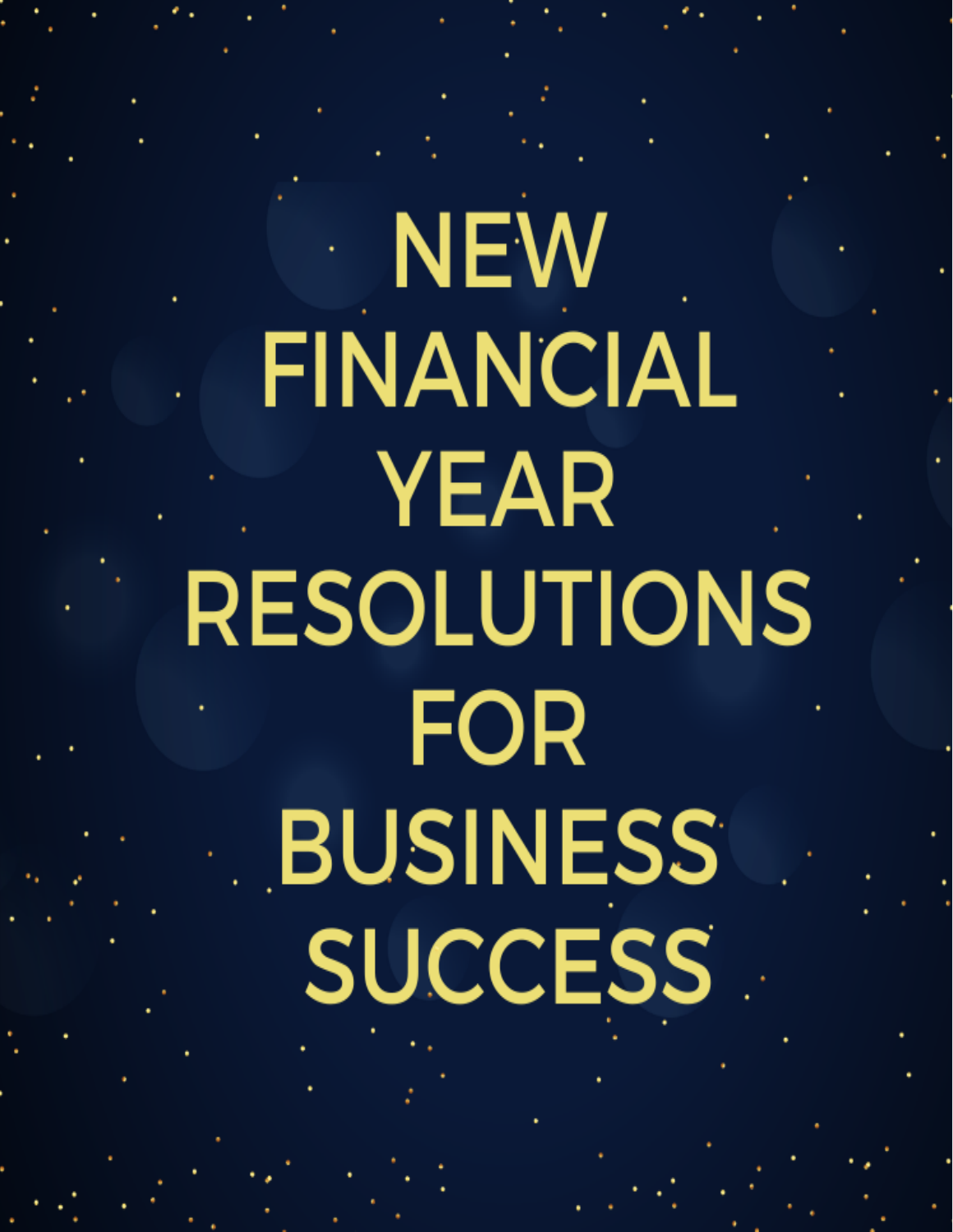**A new financial year is approaching with alarming speed.**

Although it may not be a thrilling time for everyone, any end of year event comes with a certain amount of navel gazing. And 1 July is the perfect time to examine just what has and hasn't worked in your business.

For business owners, unless you're in the fitness industry this isn't about deciding to exercise more or eat less. But there are a few things you can do to making sure your business is lean, strong, and working hard.

#### **Your business plan**

This is your roadmap to success and referring to it can help when you're looking for guidance. It should be regularly updated but if you need a prompt, a new financial year is the perfect trigger.

Update it to include new financial details such as projected vs actual costs. Add in your competitor analysis and any changes that have occurred and could affect your business and its success.

#### **Business goals**

You may not have been able to meet all your goals from the last couple of financial years. With the world in turmoil, this was hardly your fault. But with things opening up a bit more and increasing certainty, this is the time prepare for a better year ahead.

Think about any large projects you could consider that will have an impact on your business. And reassess any goals that won't contribute to the outcomes of your business plan.

# **Your processes**

Do these need a refresh? Are they realistic? If you've had an assessment or certification visit recently, you'll have current feedback on what's happening in your

business. If not, check your internal audit schedule and find out when the next one is occurring. Internal audits are an excellent way of reviewing processes. If you need a refresher on best internal audit practice, that will help.

Are there any day-to-day problems that keep occurring? Our article on root cause analysis could be of enormous benefit here.

This is also a good time to look for automation opportunities. There's software available for almost everything so take some time to investigate these options.

## **Check your website**

Even if you don't sell products online, having an online presence means that customers can find information about you. And in 2022, customers expect that a business will have a website.

Have a look at your competitor websites. Did they start a blog to keep everyone updated on business projects and information? Do they have a newsletter people can sign up for, giving them valuable access to inboxes? Or perhaps you've seen something on a website completely unrelated to your business that you could adapt.

Whatever the case, your website is the online 'face' of your business. View it with a critical eye. Ask colleagues, clients, and staff for their feedback.

It makes good sense to ensure your face looks its best.

# **Taking care of your staff**

This is the big one because quite simply, your people are critical to your outcomes.

 *but it's not just their skills that you* need to be concerned with. Building a good company culture and taking care of your staff is a huge business benefit.

2